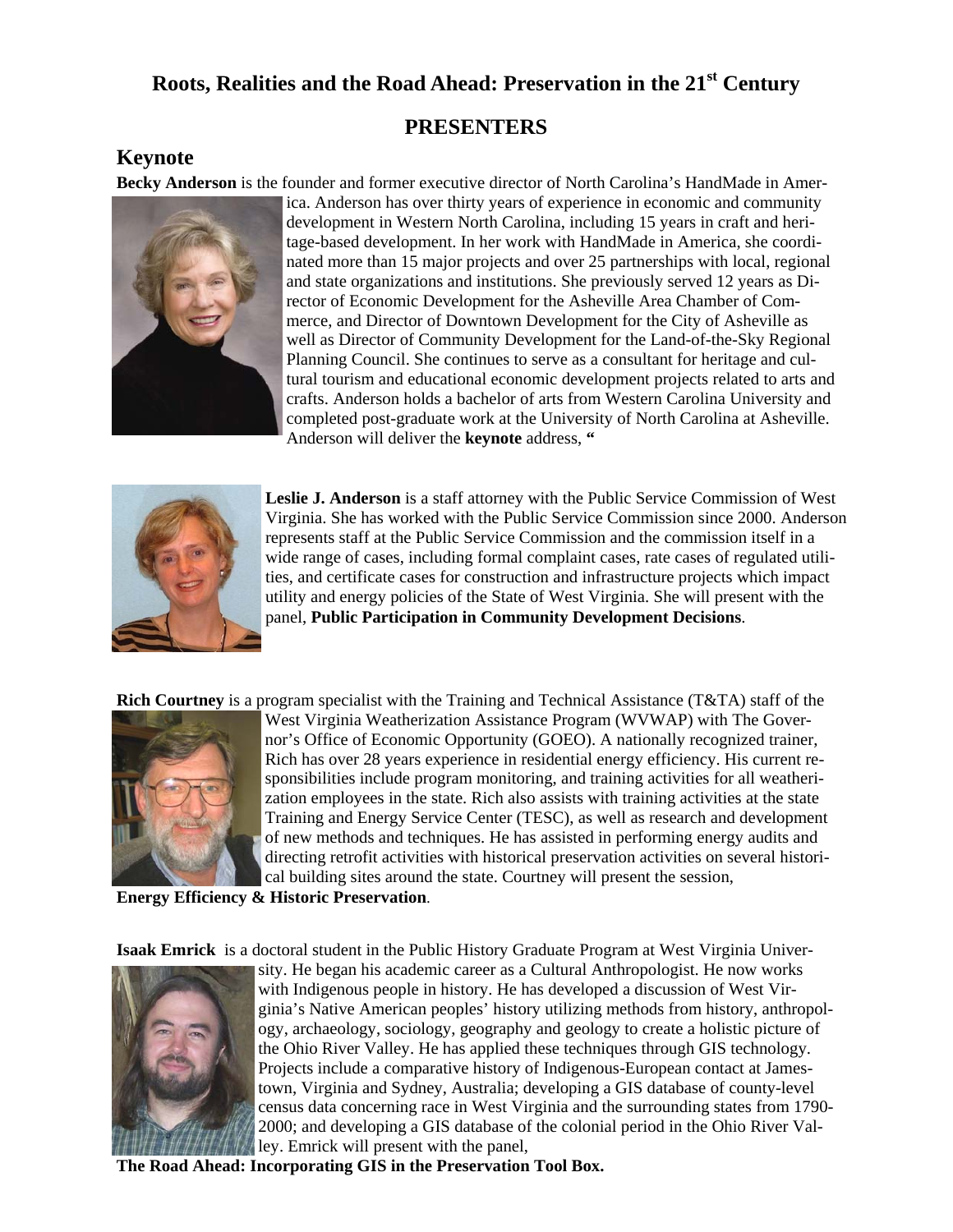**Justin Gaull** is a marketing specialist for the West Virginia Division of Tourism. He works in the areas



of cultural and heritage tourism promotion and manages the developing Civil War Trails program. Justin also serves as the Division's liaison to other state agencies and interest groups including the Department of Environmental Protection's Travel Green Program, National Coal Heritage Area and Preservation Alliance of West Virginia. He holds a bachelors degree in Environmental Science with an emphasis on policy and communications from the University of Charleston. Gaull will present the **Marketing Your Heritage** session**.** 

**Willa Grafton** is a native West Virginian who graduated in 1995 from Glenville State College with a



Bachelor of Science in Biology/Forestry. She has spent most of her career working in recreation for the USDA Forest Service, Monongahela National Forest. She worked for eight years as a naturalist and forestry technician on the southern part of the forest at the Gauley District's Cranberry Mountain Nature Center. On the Potomac District, she served as a naturalist and assistant director of the Seneca Rocks Discovery Center for 12 years. Grafton came to West Virginia State Parks in August 2007 as activities coordinator and naturalist at Hawks Nest State Park. One the few female Registered Professional Foresters with the State of West Virginia, she co-owns and operates a 212-acre Christmas tree farm with managed timberland. Grafton will lead the **Hawk's Nest Tour** of sites created by the Civilian Conservation Corps (CCC).

**J. Chris Haddox** is a Visiting Assistant Professor of Sustainable Design at West Virginia University.



He serves as Vice-Chair of Green Advantage®, a national, third party environmental certification program. Chris has delivered green building presentations and workshops to the City of Morgantown, The Morgantown Municipal Green Team, Dublin Institute of Technology, Sisk Construction of Ireland, Sustainable Energy Ireland, WVU Community Design Institute, Housing Connections in Wheeling, First Presbyterian Church Morgantown, The WVU Sierra Club, Leadership West Virginia, West Virginia Sustainable Communities Project, West Virginia Brownfields Conference and the West Virginia Municipal League. Prior to his work at WVU, Chris served as executive director of Mon County Habitat for

Humanity. He is a member of the Morgantown Green Team, chairing its Green Architecture subcommittee. He holds an MBA from WVU, is an LEED Accredited Professional and holds the Green Advantage® Certification. Haddox will present **Green Building & Environmental Sustainability.** 

**Mayor R. A. "Pete" Hobbs** has served the town of Ansted for seven years. He previously served as a



councilman in Ansted, his first entry into small town politics. He is retired from the telecommunications industry where he worked for nearly 38 years. At retirement he was an Operations Staff Manager and managed various large projects for Lucent Technologies, an AT&T affiliated company. In retirement he has engaged in a number of city and county undertakings to preserve and improve the economic tourism businesses in northern Fayette County. Under his leadership the Town of Ansted has developed a comprehensive economic development plan that was honored by the Governor's 2007-2008 Blueprint Community program. He has assembled a talented group of volunteers that has transformed Ansted into a community that is often held to be worthy of emulation. Hobbs will be the host and leader of

the **Ansted Tour.**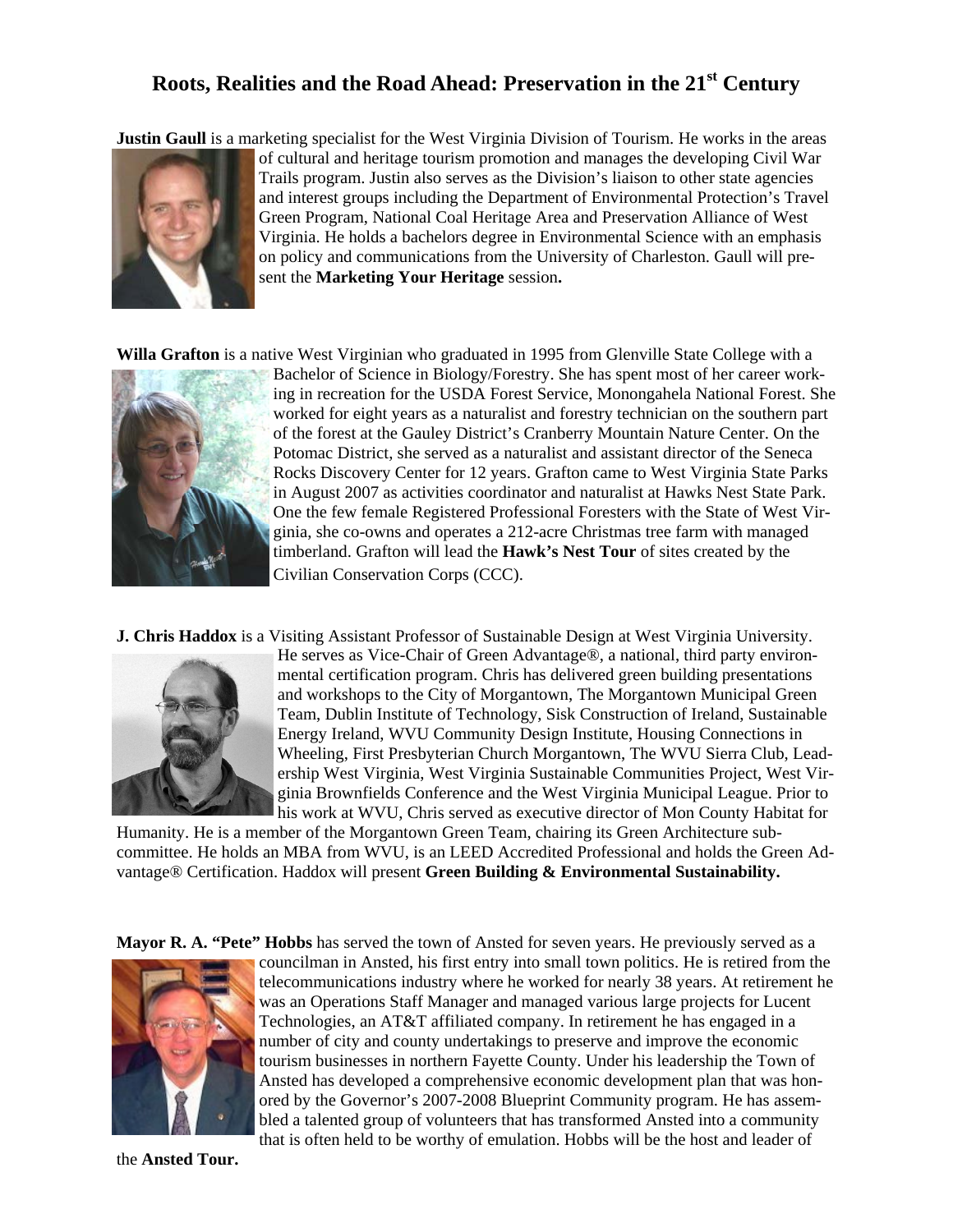**Beth King** has been on the staff of the Randolph County Community Arts Center since 2003 and served



as the executive director of RCCAC since July 2005. She holds a BFA in Arts Education and an ABJ in Journalism from the University of Georgia. King is a certified art teacher with 20 years of teaching experience and has been an adjunct professor in art education at both West Virginia Wesleyan and Davis & Elkins College. King was responsible for the final restoration efforts on the Randolph County Community Arts Center through a Save America's Treasures grant and coordinates the concerts, exhibits, classes and other programming activities of the RCCAC. King will present as a panelist during the **Models for Community Development** workshop.

**Melvin Lester** met graduation requirements at the University of Mary Washington in the preservation department in December, 2005. In February, 2006 he started a year of service as a VISTA member with



Mountain Partners in Community Development in Elkins. The primary duties for this VISTA position were to organize, recruit instructors and work sites for preservation trades workshops for local community members. Workshops included plaster application and repair; masonry repointing; window repair and advanced plaster application. A member of the Preservation Trades Network, he attended the International Preservation Trades Workshops in New Orleans, La. and Frederick, Md. In October, 2007 he was financial administrator for Appalachian Forest Heritage Area and supervisor of an AmeriCorps preservation team. The team worked on the rehabilitation of the Darden Mill in Elkins and helped restore the exteriors of several historic structures in Beverly, among other projects. Melvin serves on the

board of Randolph County's C-HOPE, Citizens for Historic Opportunities in Preservation and Education, and is a member of PAWV. Lester will provide hands-on instruction for participants in the **Historic Window Restoration** workshop.

**Christina Lundberg** has been with the Small Business Development Center (SBDC) in Martinsburg for



12 years. As center manager, she assists persons who are looking into starting a business, or business owners wanting to better manage their business or explore federal contracting or exporting. A certified trainer from West Virginia University, she has developed and presented a variety of workshops on marketing and financial management, including "Tilling the Soil of Opportunity," a nationally recognized training for agricultural entrepreneurs. In 2004, Lundberg worked with the Potomac Headwaters RC&D Council to bring the workshop, "Agri-Tourism Opportunities," to the Eastern Panhandle. With support from the Preservation Alliance of WV, she worked with a small group of farmers and resource groups to form the Eastern Panhandle Rural Tourism Alliance (EPRTA). Lundberg will present as a panelist during the **Models for Community Development** workshop.

**John Manchester** has been Mayor of Lewisburg since July 2003. He served on Lewisburg City Council



from 2001-2003. During his tenure as mayor, Lewisburg has been recognized by many regional and national publications for its beautiful historic downtown and vibrant arts community. In 2004 Lewisburg was named one of the Dozen Distinctive Destinations by the National Trust for Historic Preservation. The city also received an All Star City Award by the West Virginia Municipal League for its Historic District Design Guidelines, developed and published by its Historic Landmarks Commission and adopted by Lewisburg City Council, to help property owners understand the rules and guidelines within our historic districts. Manchester holds a bachelor's degree from Brown University and a master's degree in education from West Virginia University. Manchester will present with the panel, **Public Participation in Community Development Decisions.**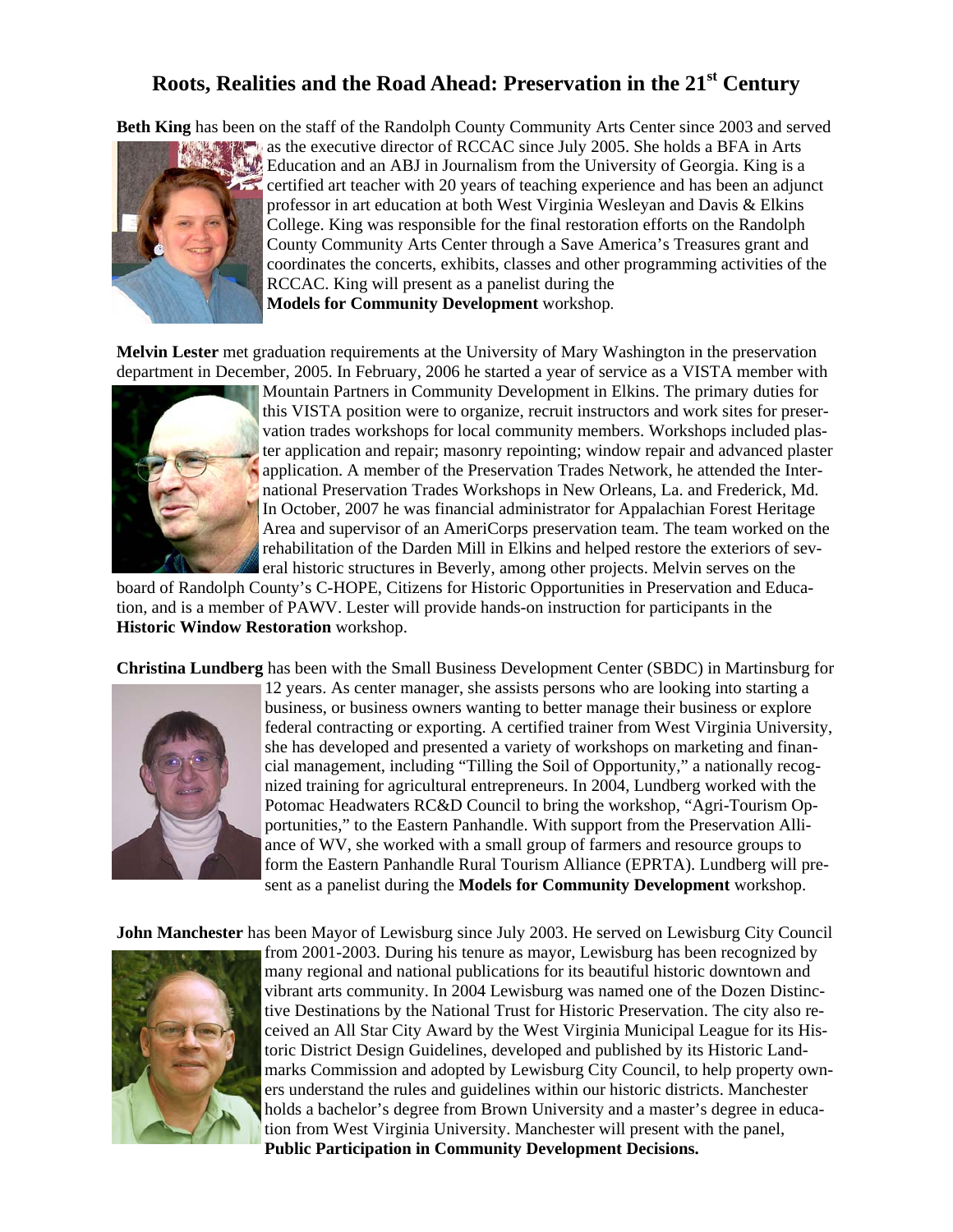

**Mary Mead** is a native of Middletown, N.J., who has lived in Morgantown for the last four years. She received a bachelor's degree in history from West Virginia University, where she also minored in Africana Studies. In the Spring of 2008, she received an Honors Award for the Top Africana Studies Student at WVU. She is currently working to earn a master's in Public History. The GIS is an important tool used by historians in historical preservation and Public History. Mead started using one as an undergrad to mark coordinates to preserve historical locations. She is a panelist on **The Road Ahead: Incorporating GIS in the Preservation Tool Box.** 

**Rick Moorefield** provides leadership and technical assistance to community and economic develop-



ment projects in Summers County as a West Virginia University Extension Agent. . He has nearly 17-years of experience serving the Newberry, South Carolina Downtown Development Association; the City of Bluefield, West Virginia; Shenandoah County, Virginia; Chester County, South Carolina; and Virginia Tech Public Service Programs before joining WVU Extension. He holds a B.S. in Travel Industry Management from then Concord College in Athens, West Virginia and a Master of Parks, Recreation, and Tourism Management with an emphasis in tourism development from Clemson University in Clemson, South Carolina. Moorefield will present as a panelist during the

**Models for Community Development** workshop.

**Susan Pierce** is the Deputy State Historic Preservation Officer for West Virginia. She has held this posi-



tion for 11 years and has worked for the Division of Culture and History for over 21 years in various positions with the State Historic Preservation Office. Pierce earned her master's degree in historic preservation from Columbia University and has an undergraduate degree from Bryn Mawr College. She has worked with local historic landmark commissions through the Certified Local Government program as well as during the Section 106 review process. Pierce will present with the panel, **Public Participation in Community Development Decisions.** 

**Barbara Rasmussen** is a historian and preservationist. She teaches public history at West Virginia Uni-



versity. A life-long West Virginian, she is a native of Lewisburg. She is active in preservation organizations and travels and consults widely in the state. Her research interests include frontier era western Virginia and land ownership patterns. She has studied the history of several West Virginia counties, including Hancock, Jefferson, McDowell, Greenbrier, Monroe, Randolph and others. A PAWV board member, she is also president of the Morgantown Historic Landmarks Commission and vice president of the Metropolitan Theatre Foundation, an organization that is restoring that historic theatre in Morgantown. Rasmussen will moderate the panel, **The Road Ahead: Incorporating GIS in the Preservation Tool Box.** 

**Teresa A. Schuller** is the Environmental Manager for TERRADON Corporation, an engineering con-



sulting firm, in Nitro, W. Va. She has a BS in Chemistry from Eastern Illinois University and MS in Chemistry from West Chester University. Teresa's work experience ranges from research at the Illinois Natural History Survey to Research Associate at DuPont's Agricultural Chemicals Division and to the last 25 years in environmental consulting. Telecommunication clients have been an integral part of the environmental business during the last ten years. In assisting this industry in meeting its Section 106 (NEPA) process requirements, Teresa has established a working relationship with the State Historic Preservation Office, tribal interests, and historic groups. She will be discussing these interactions in mitigation agreements as part of the panel,

**Public Participation in Community Development Decisions**.